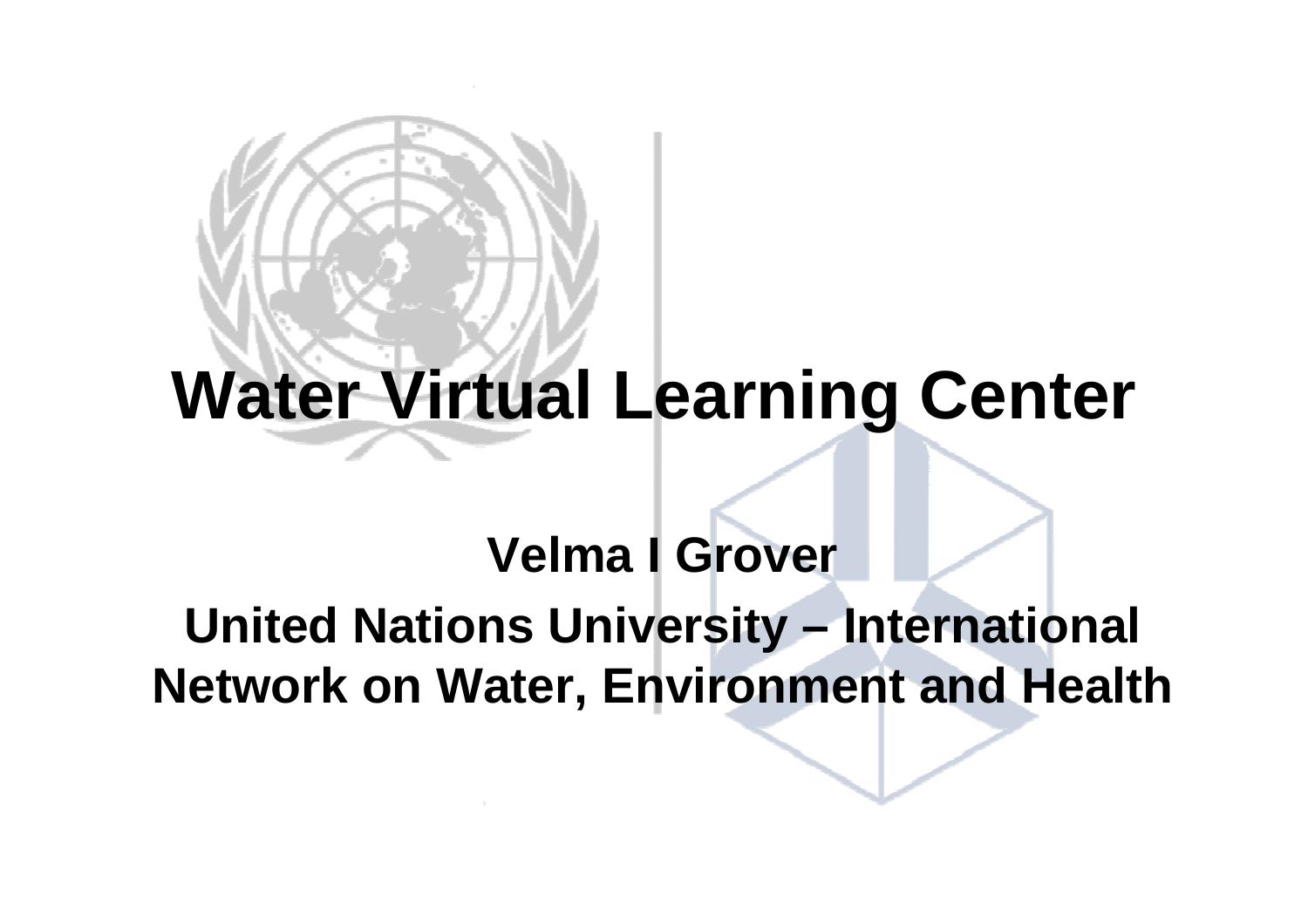

## **Water Virtual Learning Center**

### **OPPORTUNITY:**

- – Severe challenges to meet the MDGs:
	- • In 2005, 1.1 billion people did not have access to an improved source of drinking water
	- 2.6 billion people (40% of global population) do not use a toilet •
	- • If the current trend persists, nearly 1.7 billion rural dwellers will still not have access to improved sanitation by 2015
- – Lack of capacity to design, deploy and manage in developing countries
- – Need for:
	- Focus on the present generation of working professionals
	- •Innovative modes of delivery
	- Development of common knowledge base across disciplines•
- – Allocation of resources to UN-DESA from UN Development Account

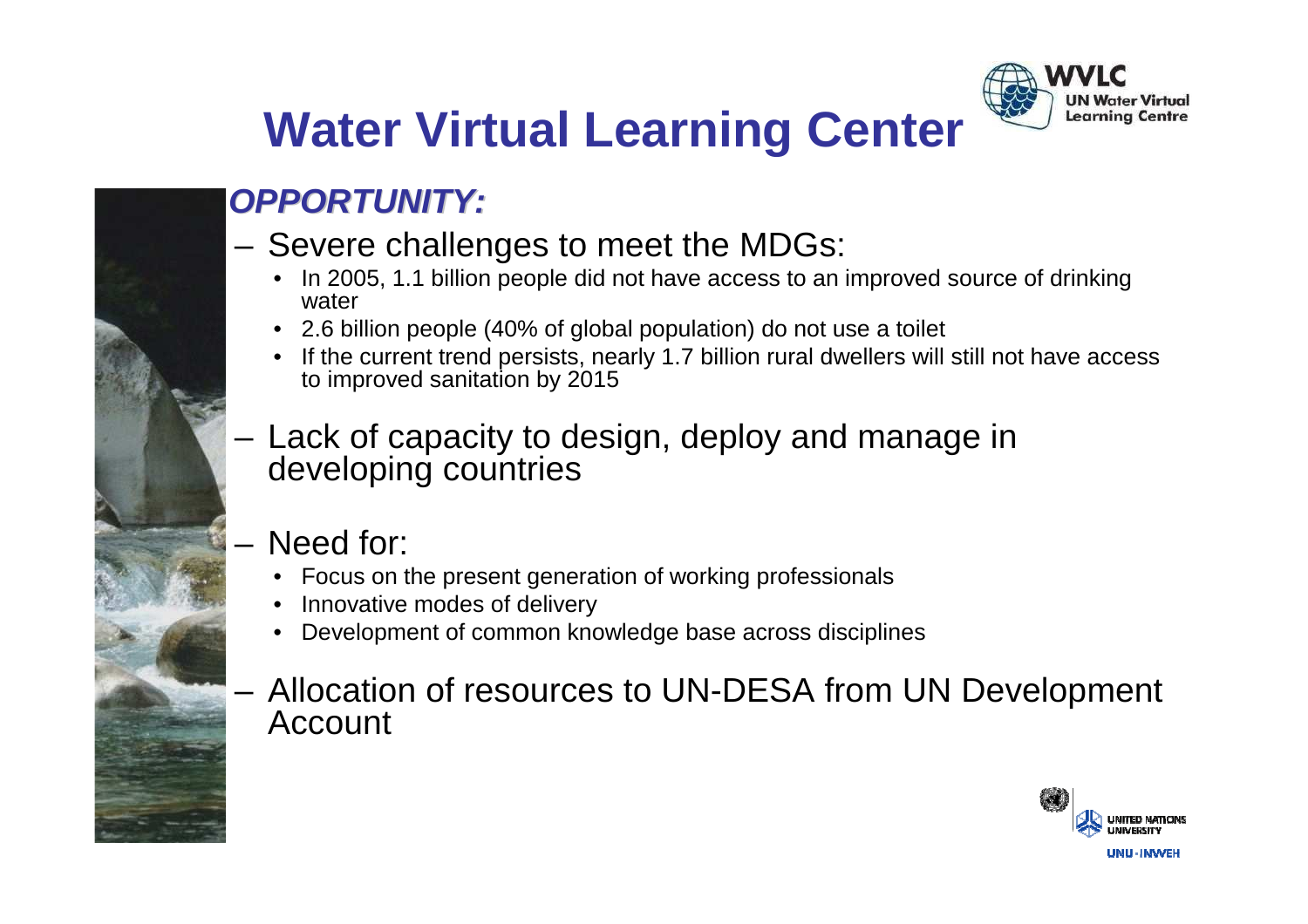

# **E-Learning for Practitioners**

### **ACTION:**

- Development of distance-learning IWRM programme
	- International committee for curriculum outline development
	- Database for available material online, courses, CDs
	- Professionals designed the courses
	- English edited and transcribed into studyspace
- The core curriculum consists of 10 courses, 250 study hours
- Flexible in terms of delivery mechanisms and procedures to accommodate:
	- widely varying schedules and requirements
	- technology access
	- •backgrounds of the participants
- Delivered by regional partners and customized for each region

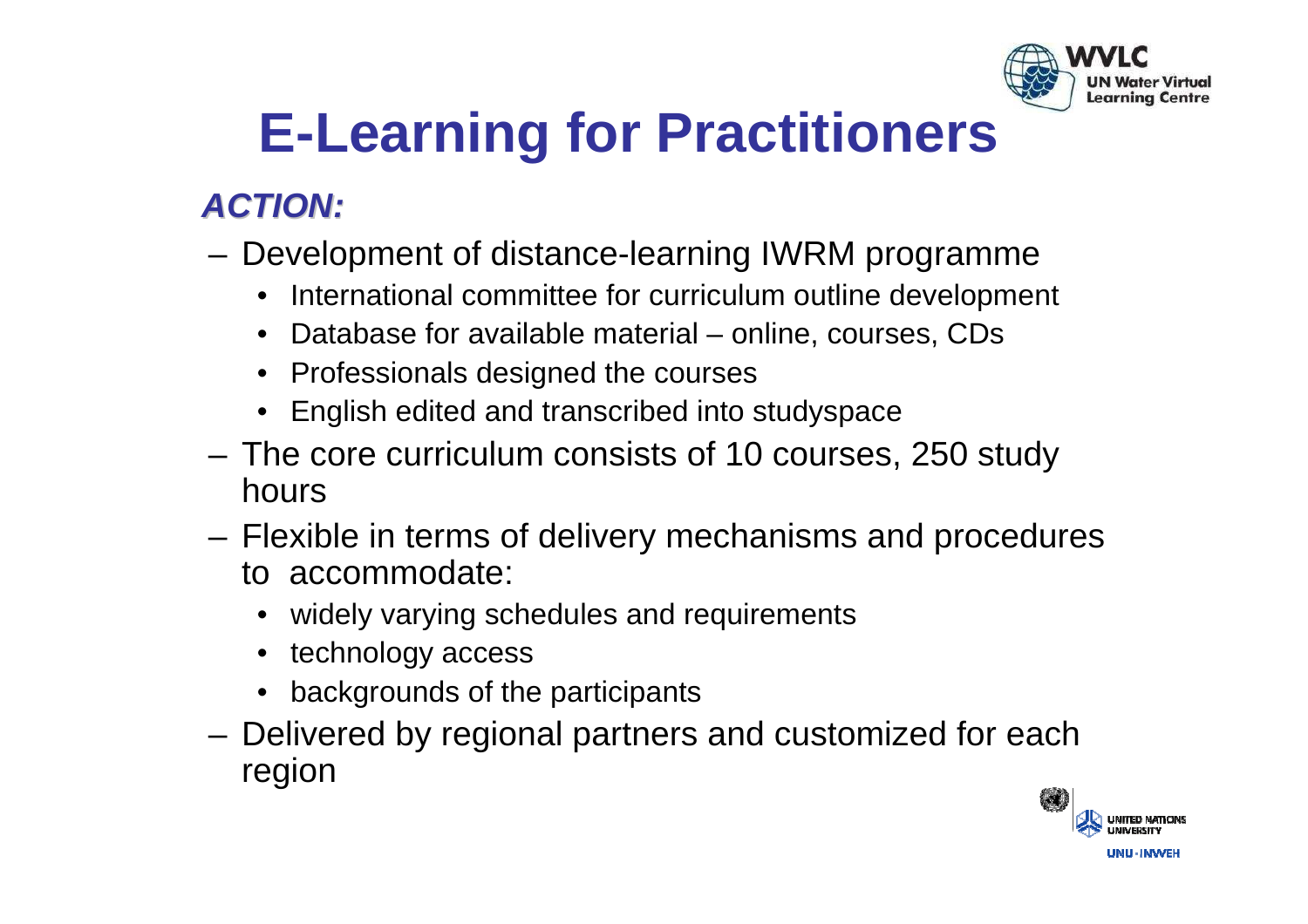

**and** 

**Linear approach**

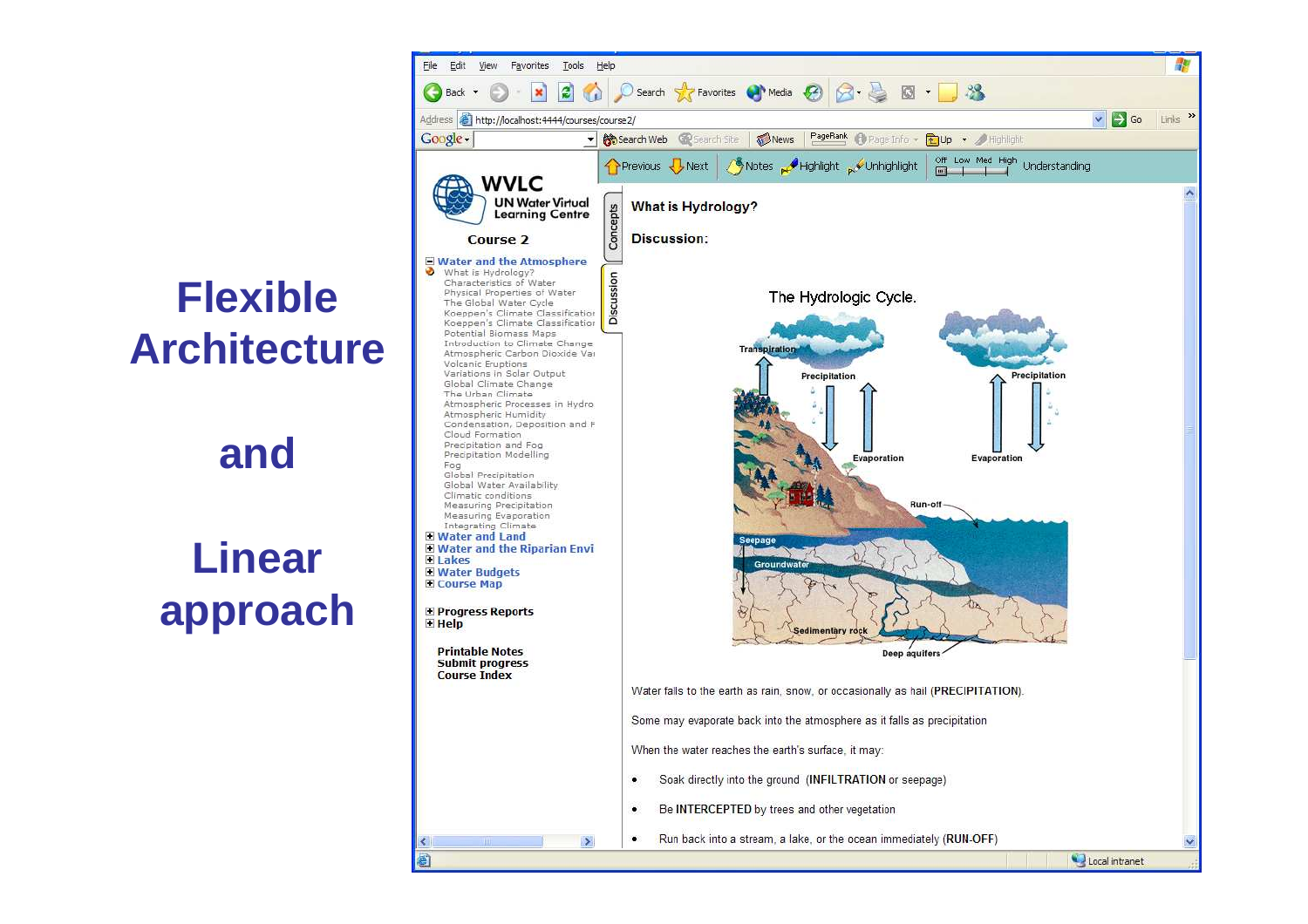

 $\blacksquare$  = Entire topic has been visited

Clear all visited pages

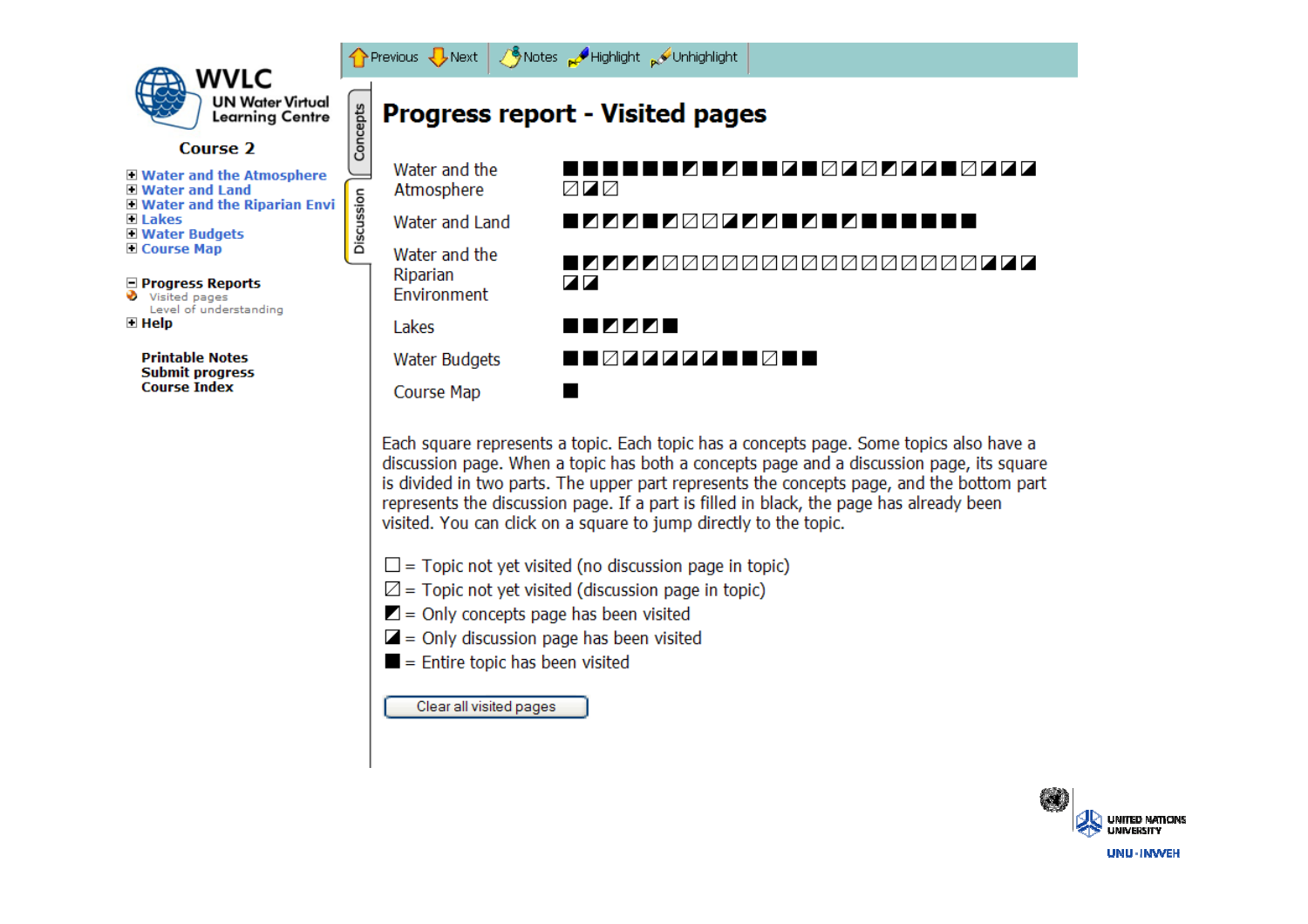

 $\blacksquare$  = High - Confident in understanding topic

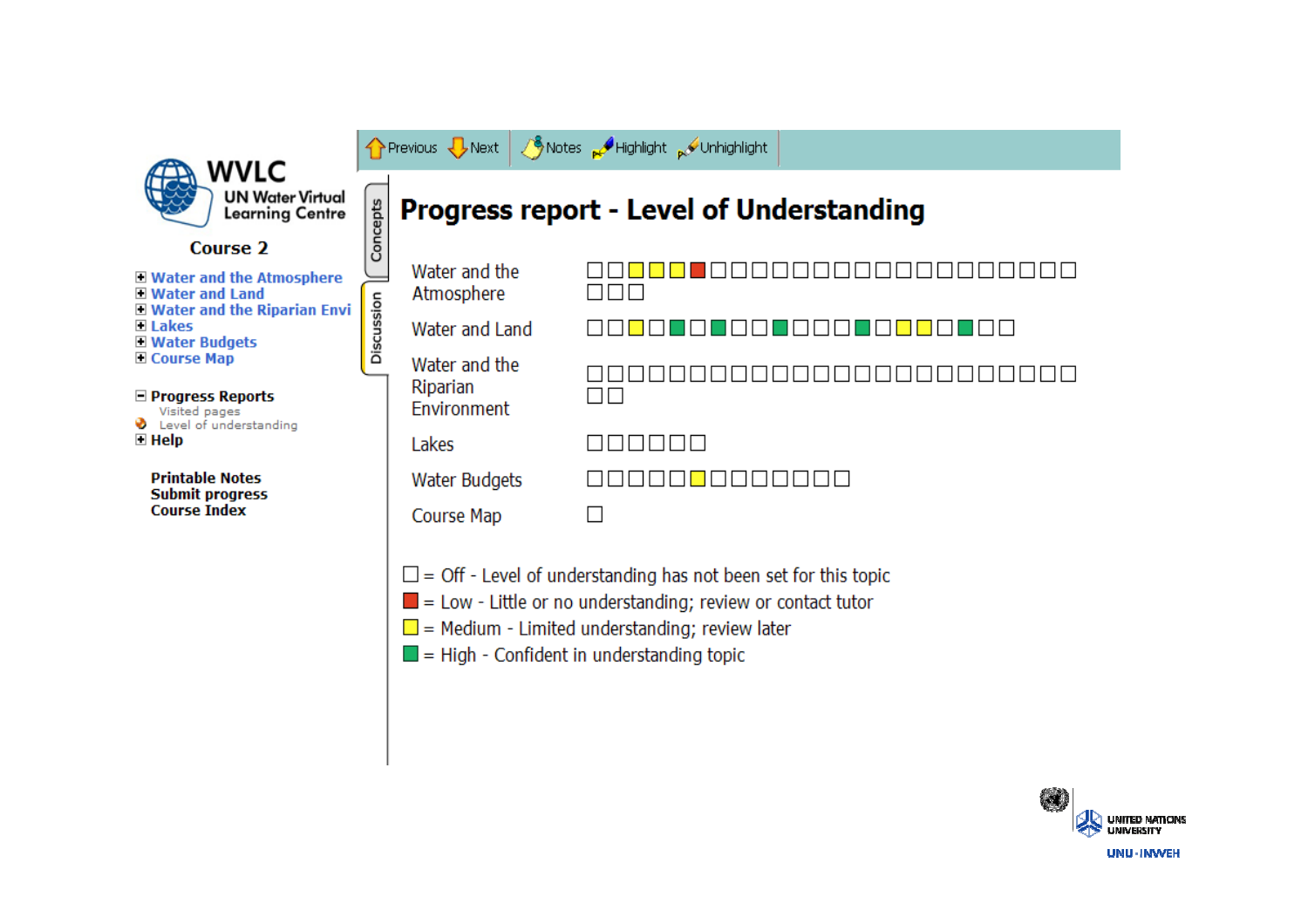

Course 2

**El Water and the Atmosphere El Water and Land** Discussion **El Water and the Riparian Envi** Filakes **Water Budgets** 

**Course Map** 

**E** Progress Reports Visited pages Level of understanding **H** Help

**Printable Notes** Submit progress **Course Index** 

Previous J Next Notes Highlight Unhighlight

#### **Progress report submission**

In order to evaluate the effectiveness of the StudySpace tool, we request that you periodically submit information about your progress in this course. You can do this in three different ways:

1. Through the internet:

2. On paper:

Concepts

3. On a diskette.

In order to submit the information via internet, simply click on the button below. You must have an active internet connection in order for this to work.

Submit information via internet

In order to submit the information on paper, click on the following button.

Print information

To save the information on a diskette, click the following button. A new window will open containing the required information. Select "Save As..." on your browser and save the page to a diskette.

Open in new window for saving

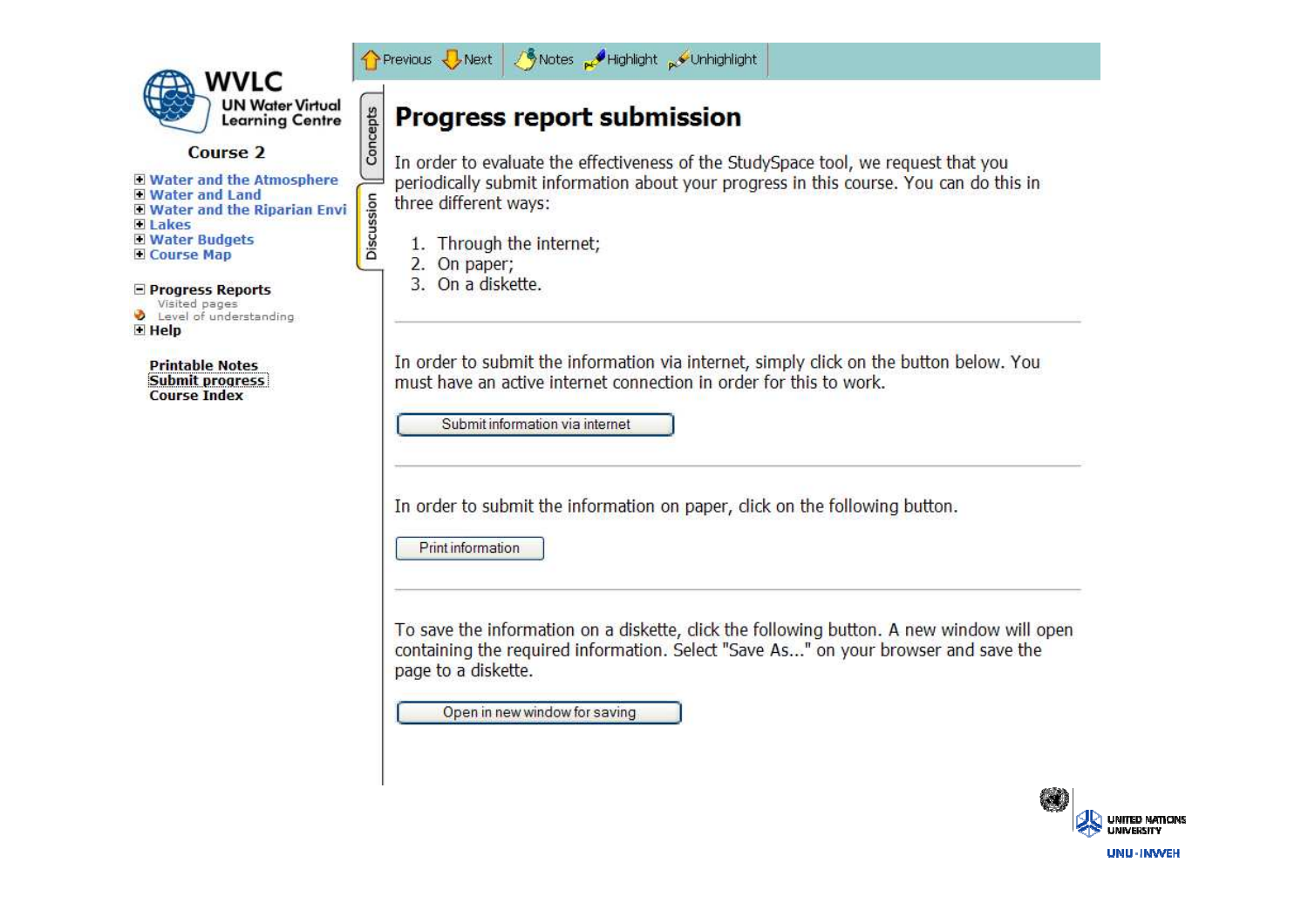# **Operations: Technology**

- □ Courses on CD-ROM and delivered to participants
- $\Box$  Internet connections not required to complete the courses, but required for communication with Regional **Centers**
- □ E-mail, bulletin boards and conferences available if they have Internet connections
- □ Software environment is "StudySpace"
- $\Box$  Uses the analogy of a lecture format – Concepts and **Discussions**
- $\Box$  Quizzes, on-line tests, built-in tracking, e-mail, databases etc.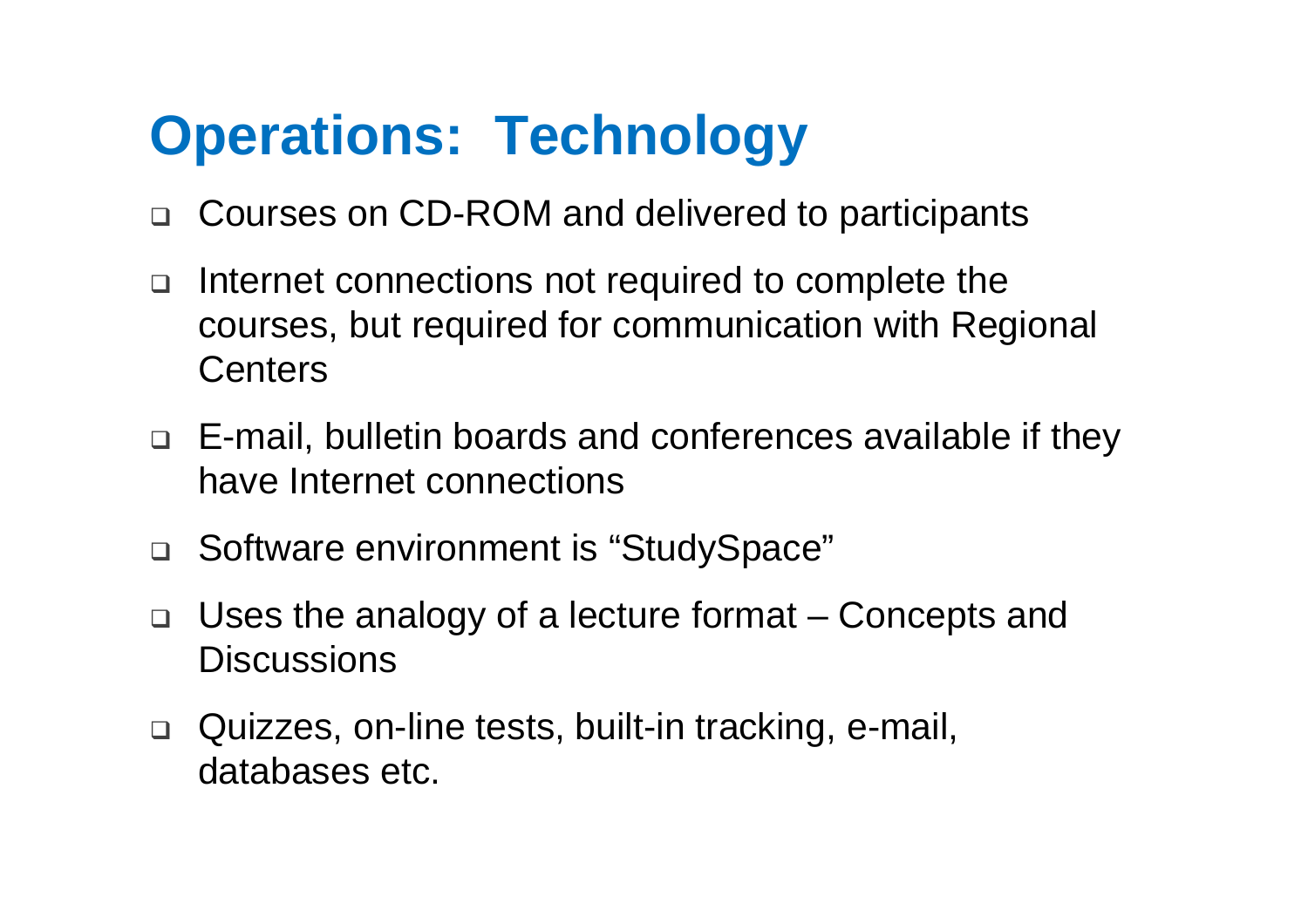# **Operations: Regional Centers**

- $\Box$  Regional Centers customize and deliver materials
	- □ adapt materials to reflect local conditions
	- □ add regional "examples" of IWRM
- □ Communications and tutors from Regional Centers
- $\Box$  Regional Centers present Course 1 and10 on-site or at other sites
- $\Box$  Examinations are held after each of the course through email WHILE final exam held on-site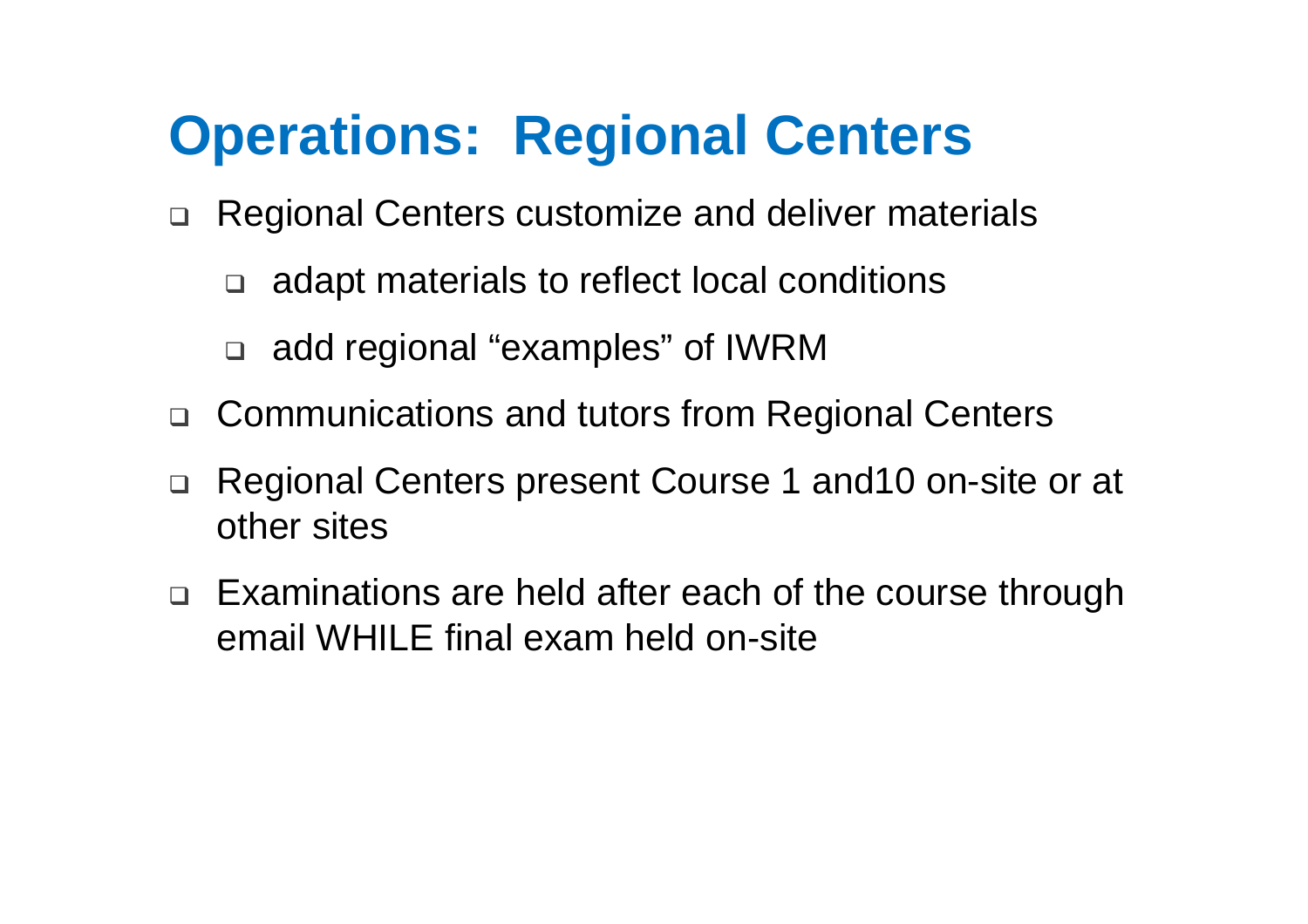# **Operations: United Nations University**

- $\Box$  UNU/RC grants Certificates of Completion for Course 1 satisfactorily completed
- $\Box$  UNU grants UNU Diploma in IWRM upon completion of all 9 courses and after attendance, completion and satisfactory examination performance in Course 10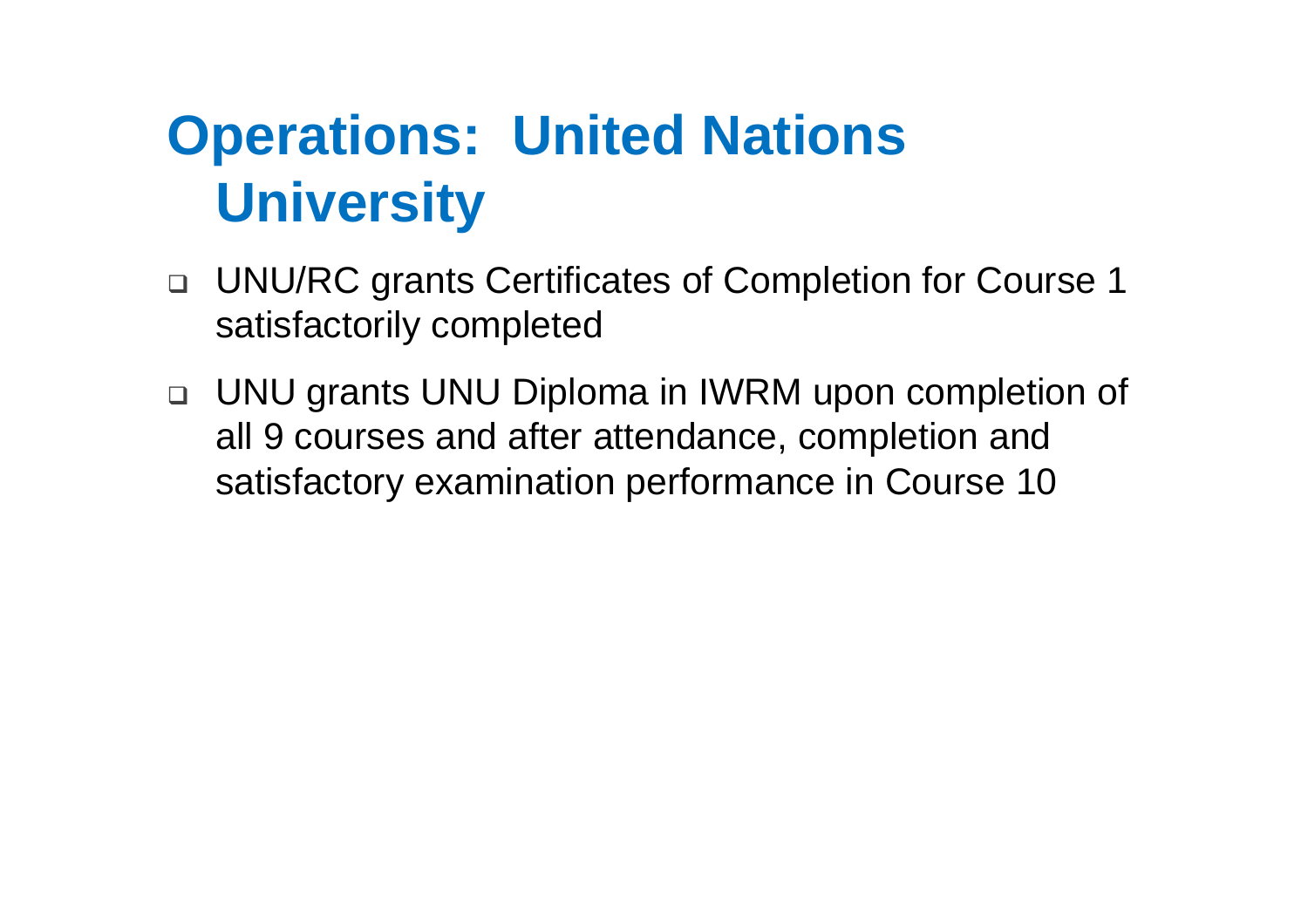

### **Expanding List of Partners**



University of GhanaJune 2004

Asian Institute of Technology, ThailandJuly 2004





University of NBMay 2005



Arab Gulf University, Nov 2007





**UNU-INWEH**